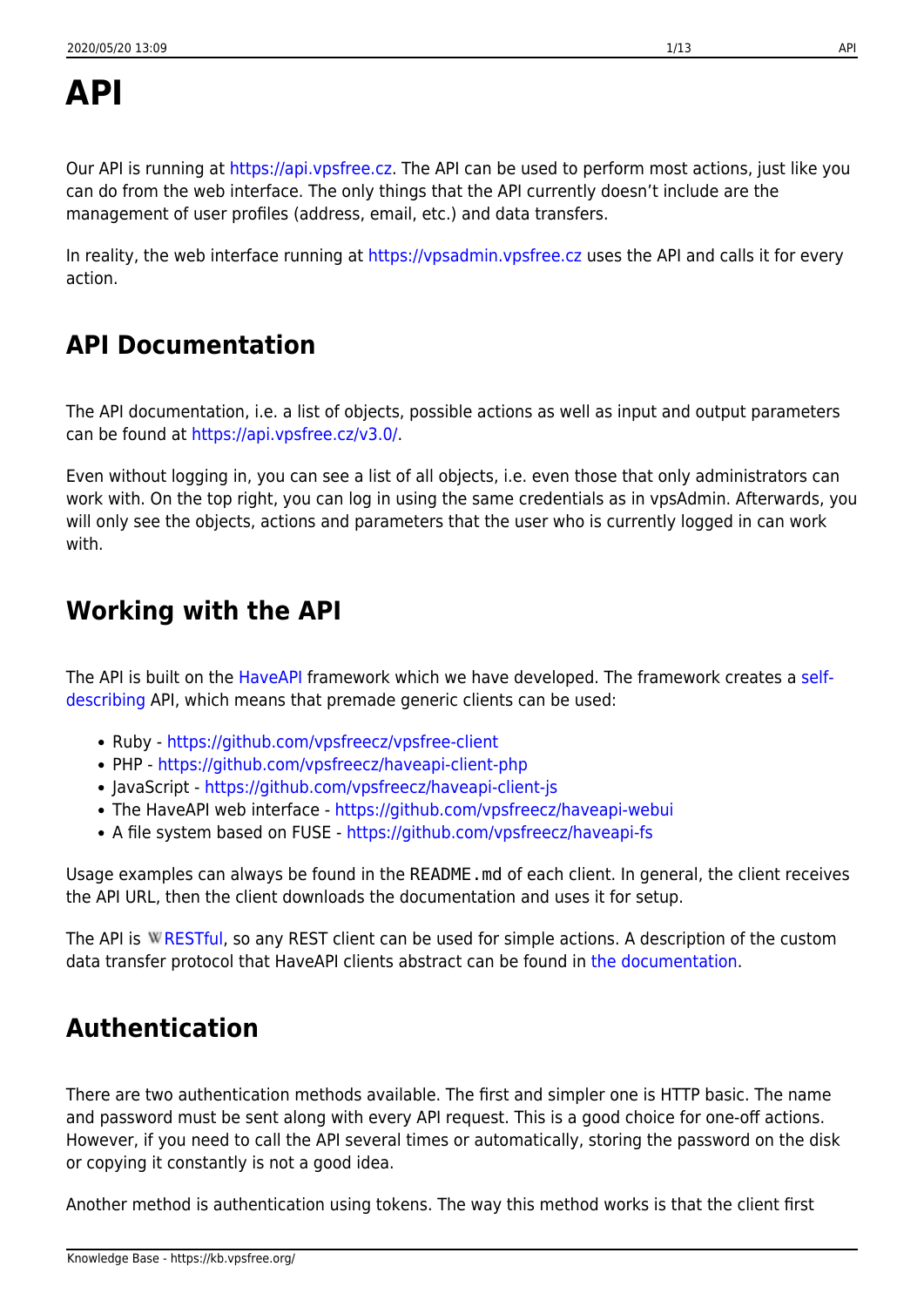requests a token to be created, one for which the client needs the name and password. As soon as the client receives the token, the name and password can be forgotten since it is the token that is then used for further authentication.

There can be several types of tokens with different lifetimes:

- fixed token validity is fixed
- renewable manual token validity can be manually extended
- renewable auto token validity is extended after every request
- permament the token is valid permanently, or until it is deleted

The type of token and time period by which its validity is extended is chosen by the client.

## **CLI**

[The Ruby client](https://github.com/vpsfreecz/vpsfree-client) also includes a CLI. In order for it to work properly, you need Ruby >= 2.0 and Ruby header files, OpenSSL and ncurses (mostly packages with the -dev or -devel suffix)

If you're using OS X, you first need to install OpenSSL using [Homebrew](http://brew.sh/) and only then can you install EventMachine (a gem required by the client).

```
$ brew install openssl
$ sudo gem install eventmachine -- --with-opt-
include="/usr/local/opt/openssl/"
```
It can be installed using ruby gems:

\$ gem install vpsfree-client

## **Installing in Windows 10 Using a Ubuntu Linux Subsystem**

#### **Installing Ubuntu (Windows 10 Subsystem for Linux)**

- 1. in Windows 10, enable Developer Mode, let it install
- 2. in the Programs and Features menu, open Turn Windows Features On or Off, scroll to the very bottom, choose Windows Subsystem for Linux, run the installation and let the computer restart
- 3. after the restart, run bash in the Start menu as admin
- 4. create a Unix username and password
- 5. press the Y key and let the Ubuntu base be installed

#### **Installing Dependencies**

**sudo apt-get install** ruby2.0 ruby2.0-dev libssl-dev **make g++**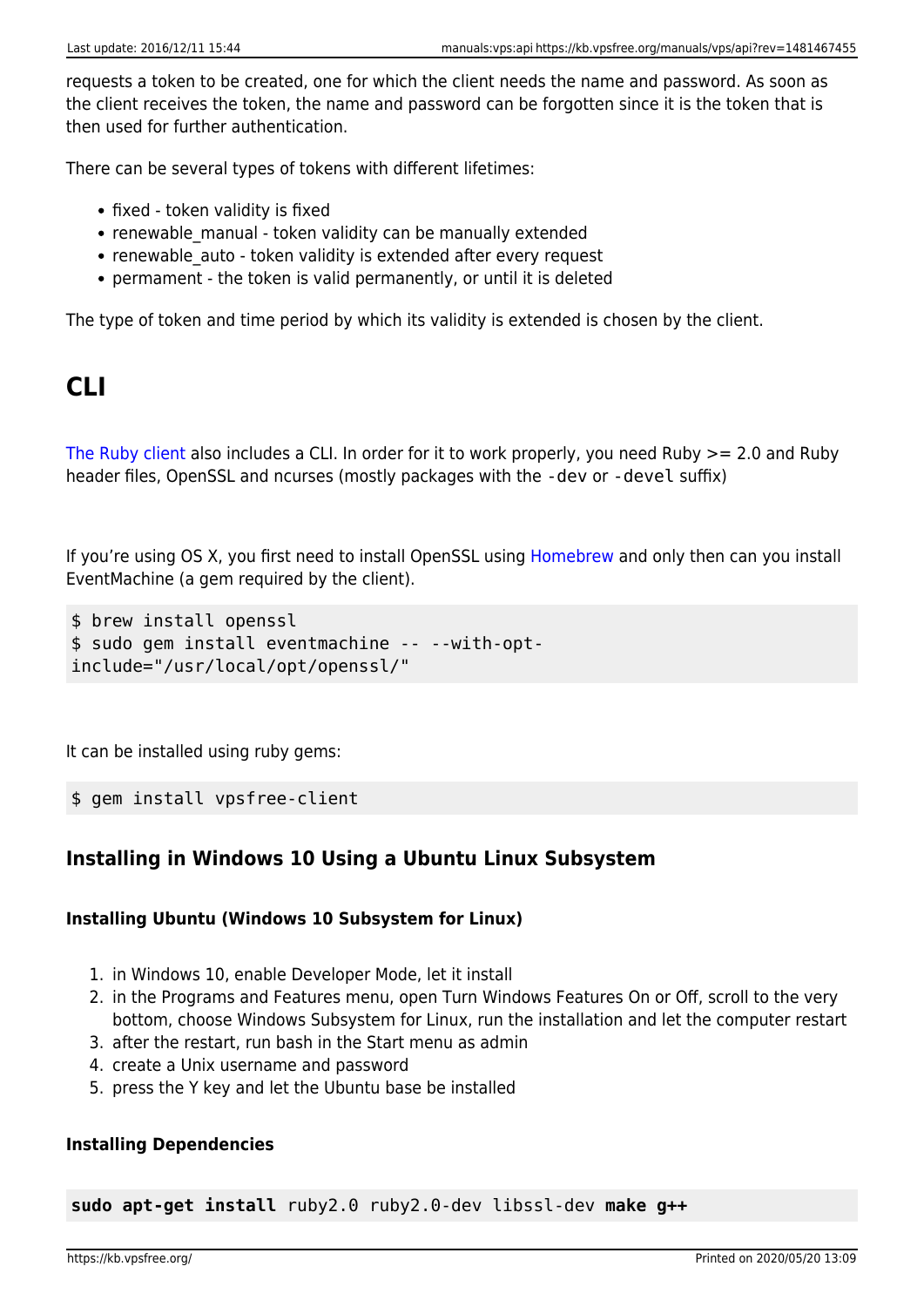### **A Quick & Dirty Fix to Set Ruby2.0 as Default Instead of 1.9**

```
sudo rm /usr/bin/ruby /usr/bin/gem /usr/bin/irb /usr/bin/rdoc /usr/bin/erb
sudo ln -s /usr/bin/ruby2.0 /usr/bin/ruby
sudo ln -s /usr/bin/gem2.0 /usr/bin/gem
sudo ln -s /usr/bin/irb2.0 /usr/bin/irb
sudo ln -s /usr/bin/rdoc2.0 /usr/bin/rdoc
sudo ln -s /usr/bin/erb2.0 /usr/bin/erb
sudo gem update --system
sudo gem pristine --all
```
Source:<http://blog.costan.us/2014/04/restoring-ruby-20-on-ubuntu-1404.html>

#### **Installing vpsfree-client**

**sudo** gem **install** vpsfree-client

After the installation, vpsfreectl should be available in \$PATH. If not, this can be fixed easily:

\$ gem env | grep "EXECUTABLE DIRECTORY"

This command will display the location of all executables installed using gem. All you need to do is add that folder to \$PATH, e.g.:

\$ PATH="\$PATH:/home/user/.gem/ruby/2.0.0/bin"

#### **Usage**

```
$ vpsfreectl --help
Usage: vpsfreectl [options] <resource> <action> [objects ids] [--
[parameters]]
   -u, --api URL API URL
   -a, --auth METHOD Authentication method
       --list-versions List all available API versions
       --list-auth-methods [VERSION]
                                 List available authentication methods
       --list-resources [VERSION] List all resource in API version
       --list-actions [VERSION] List all resources and actions in API
version
       --version VERSION Use specified API version
    -c, --columns Print output in columns
   -H, --no-header Hide header row
   -L, --list-parameters List output parameters
    -o, --output PARAMETERS Parameters to display, separated by a
comma
```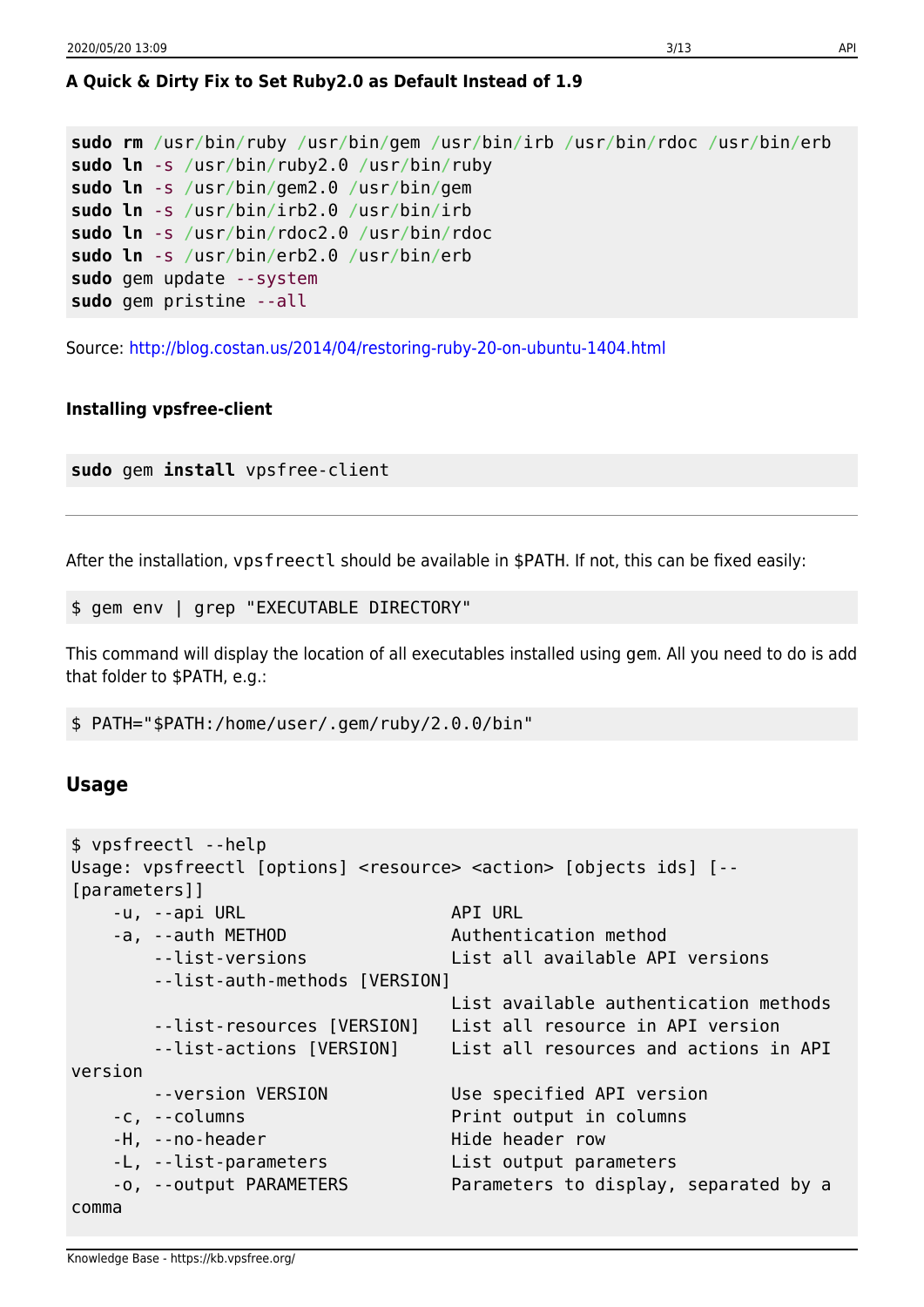-r, --rows Print output in rows -s, --sort PARAMETER Sort output by parameter later use --raw Print raw response as is timestamp timezone -v, --[no-]verbose Run verbosely --client-version Show client version --protocol-version Show protocol version -h, --help Show this message Commands: vps remote console VPS ID Open VPS remote console Available resources: auth token cluster cluster\_resource dataset dataset.snapshot dataset.plan dataset plan dns resolver environment environment.config\_chain environment.dataset\_plan integrity\_check integrity\_fact integrity\_object ip\_address location mail log mail recipient mail template mail template.recipient node os\_template pool snapshot\_download transaction\_chain transaction\_chain.transaction user user.environment\_config user.cluster resource user.state\_log

--save Save credentials to config file for

--timestamp Display Datetime parameters as

 --utc Display Datetime parameters in UTC --localtime **Display Datetime parameters in local** 

--date-format FORMAT Display Datetime in custom format --check-compatibility Check compatibility with API server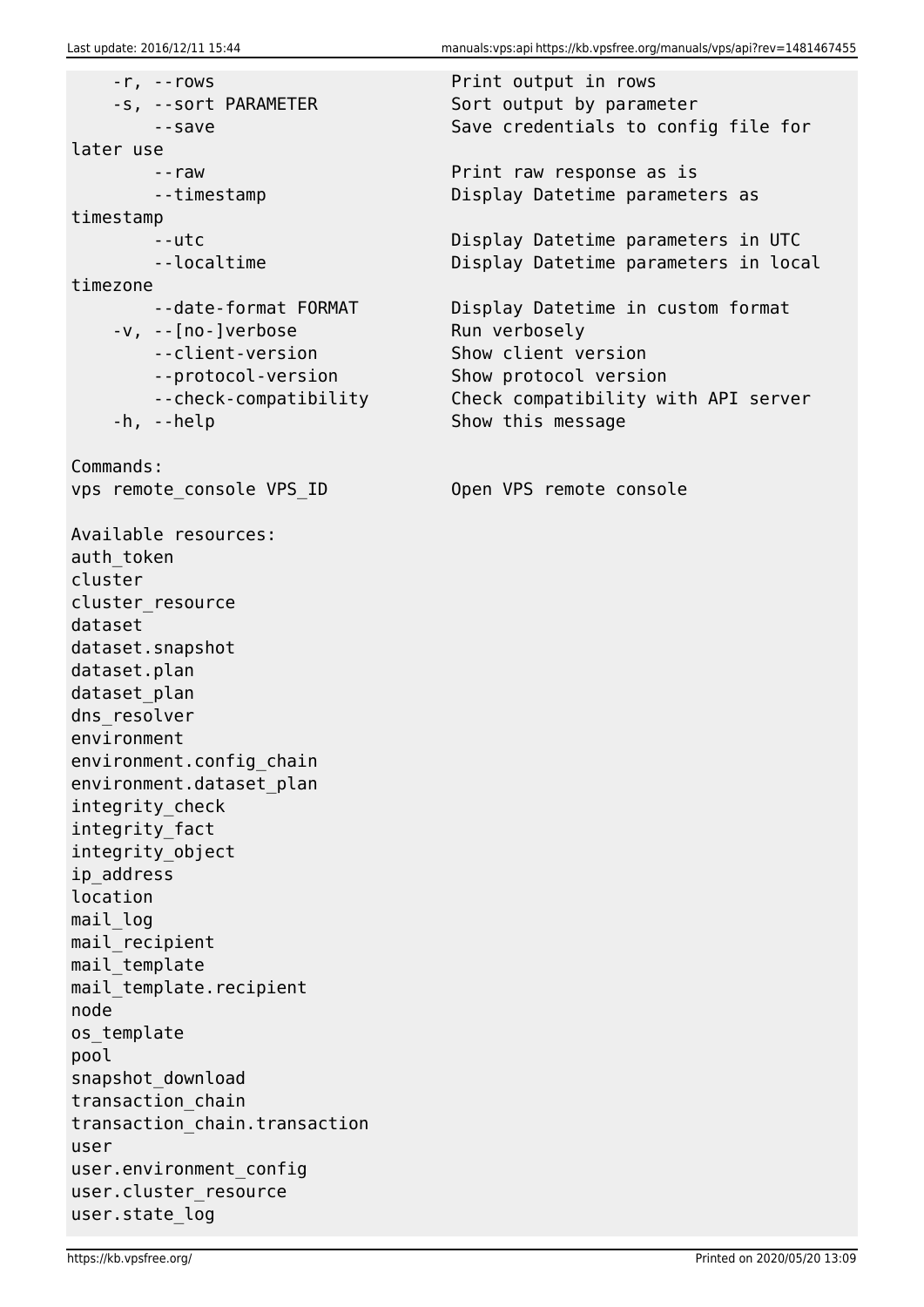user\_session vps vps.state\_log vps.config vps.feature vps.ip\_address vps.mount vps.console\_token vps\_config

By choosing an authentication method, object or action, help will have new options available:

```
$ vpsfreectl --auth basic --help
$ vpsfreectl vps --help
$ vpsfreectl vps list --help
```
### **Authentication**

#### **HTTP Basic**

You can either pass the username and password using the --username and --password parameters or you can skip the parameters and the program will prompt the user to input the credentials.

\$ vpsfreectl --auth basic user current

#### **Tokens**

Authentication using tokens creates a few new options:

| \$ vpsfreectl --auth token --help                                                    |                                                                                                       |  |  |
|--------------------------------------------------------------------------------------|-------------------------------------------------------------------------------------------------------|--|--|
| $\cdots$<br>-a, --auth METHOD                                                        | Authentication method<br>Save credentials to config file for                                          |  |  |
| $-S, -save$<br>later                                                                 |                                                                                                       |  |  |
| --username USER<br>--password PASSWORD<br>--token TOKEN<br>--token-lifetime LIFETIME | User name<br>Password<br>Token<br>Token lifetime, defaults to                                         |  |  |
| renewable auto                                                                       |                                                                                                       |  |  |
| --token-interval SECONDS<br>--new-token<br>--token-via VIA                           | How long will token be valid in seconds<br>Request new token<br>Send token as a query parameter or in |  |  |
| HTTP header (query param, header)                                                    |                                                                                                       |  |  |
| .                                                                                    |                                                                                                       |  |  |

Again, you don't have to send the username and password as parameters, the program will request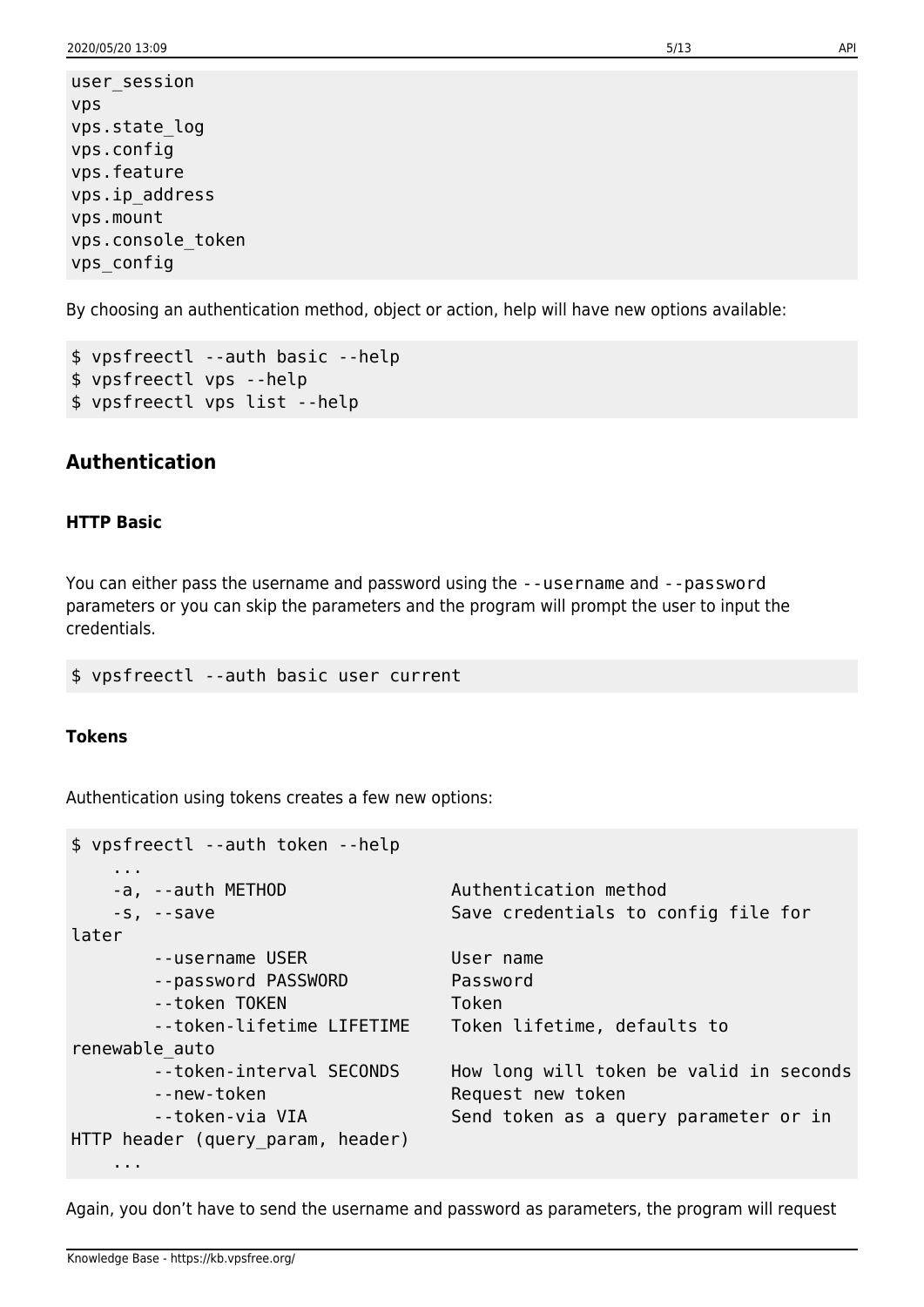them.

One-time token:

#### \$ vpsfreectl --auth token user current

After finishing, the token is forgotten and next time you will need to request a new one. A token for a use like this makes no sense.

Saving the token:

\$ vpsfreectl --auth token --save user current

The token is saved in the  $\sim$ /. haveapi-client. yml file and automatically loaded upon the next startup.

\$ vpsfreectl user current

However, a token like this expires within 20 minutes and it is necessary to request a new one. It is possible to create a token with a longer validity right away:

```
$ vpsfreectl --auth token --save --token-interval $((24*60*60)) user current
# 1 day
```
Or a token with a permanent lifetime straight away:

\$ vpsfreectl --auth token --save --token-lifetime permanent user current

Be careful if you're using tokens with an unlimited validity since anybody with access to  $\sim$ /.haveapi-client.yml can access and use the token.

### **Actions and Parameters**

Objects and actions have the same names as they do in the documentation – they're just written in lowercase letters and underscores are used instead of spaces. Every action has its input and output parameters. These can be displayed using the --help parameter if you provide the names of both the object and the action.

```
$ vpsfreectl vps list --help
...
Action description:
List VPS
Input parameters:
      --offset OFFSET The offset of the first object
      --limit LIMIT The number of objects to retrieve
      --node NODE Filter by node
       --location LOCATION Filter by location
```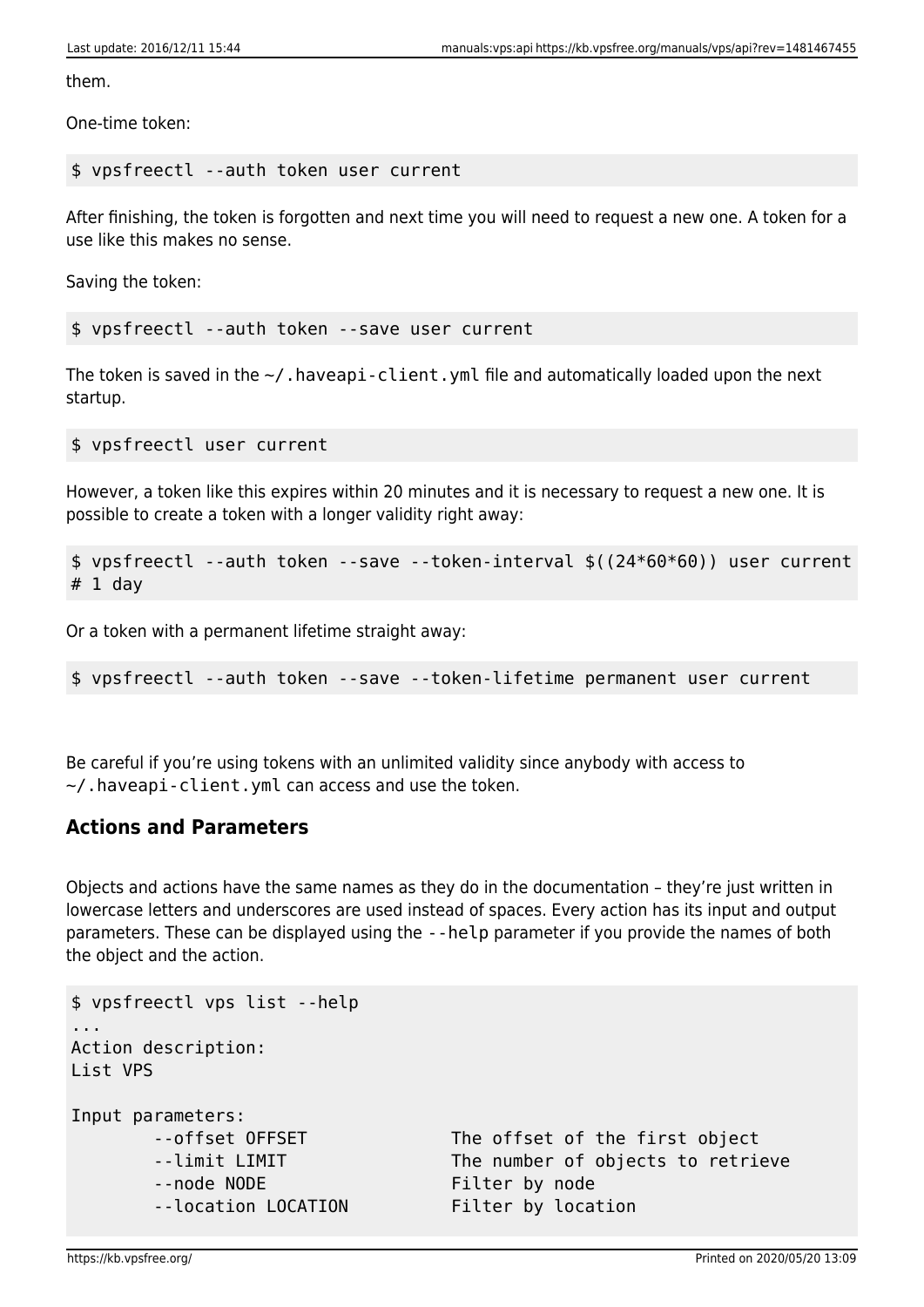```
 --environment ENVIRONMENT Filter by environment
       --os-template OS_TEMPLATE OS template
       --object-state OBJECT_STATE Object state
   -h, --help Show this message
Output parameters:
   id
   user VPS owner
   hostname VPS hostname
   os_template
  dns resolver DNS resolver the VPS will use
  node Node VPS will run on
   dataset Dataset the VPS resides in
   created_at
  memory memory memory manufacture memory memory memory manufacture manufacture memory memory
size is 128
  swap Minimally 0, maximally 12288, step size
is 128
   cpu Minimally 1, maximally 8, step size is
1
   maintenance_lock
   maintenance_lock_reason
   object_state
  expiration date A date after which the state will
progress
    running
   process_count
  used memory in MB
  used disk in MB
...
```
You can filter VPSs by server, location, environment, distro, state and limit the number of displayed items or pages.

Action parameters are separated from client parameters by two dashes --. The following command displays the first three VPSs:

\$ vpsfreectl vps list -- --limit 3

If, for example, you want to filter by location, you first have to display a list of locations:

```
$ vpsfreectl location list
 ID Label
   3 Praha
   4 Brno
   5 Playground
```
Now let's display the VPSs found in the "Praha" (Prague) location:

\$ vpsfreectl vps list -- --location 3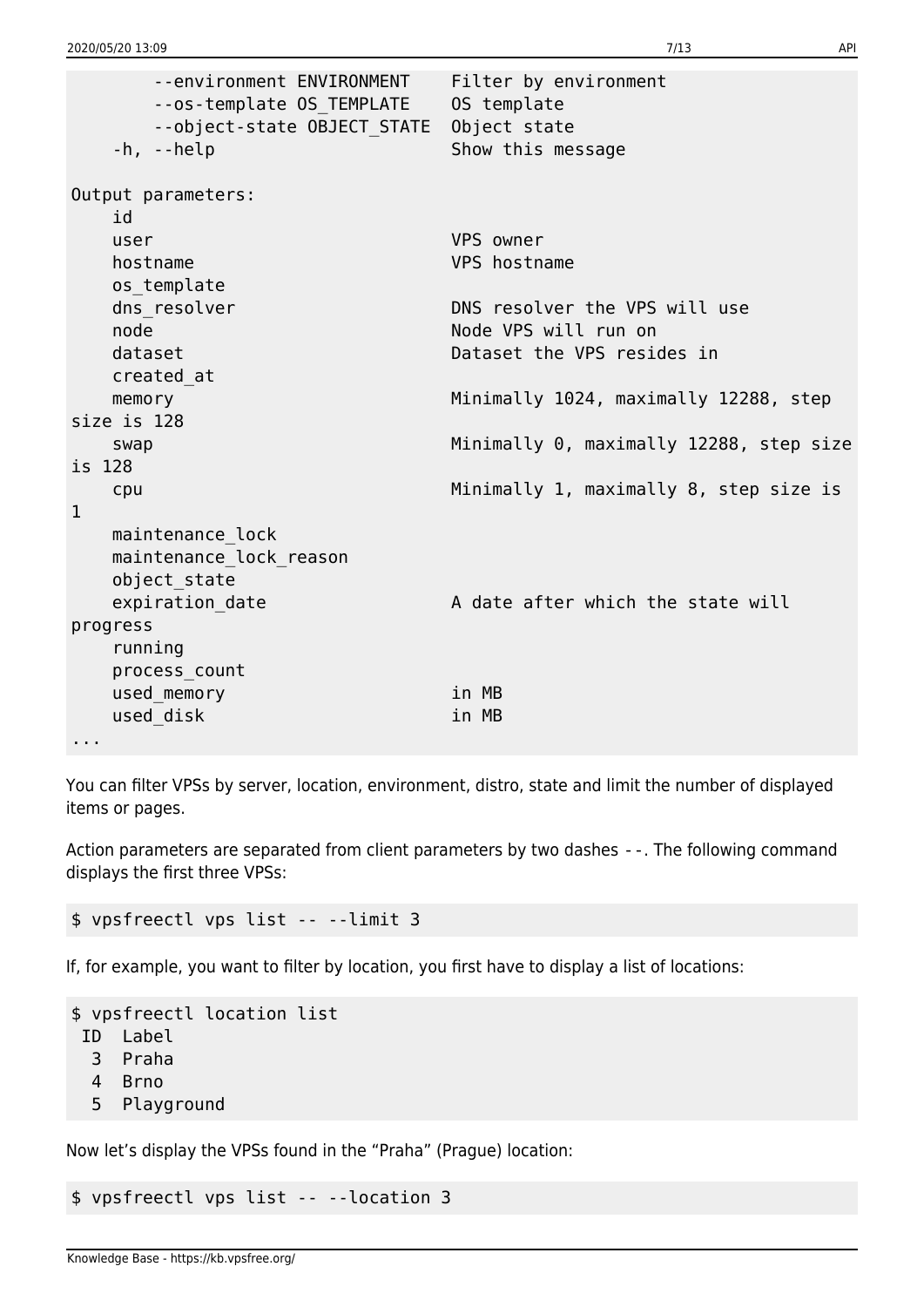## **Output Formatting**

The output can be either formatted into columns or rows. Under default settings, columns are used to display a group of objects and lines are used for a single object. You can choose the format using the -c option, --columns for columns and --rows for rows.

An example of the output formatted in columns (in this case the --columns option is unnecessary – it will be chosen automatically since the output contains several objects):

\$ vpsfreectl vps list --columns ID Label

3 Praha

- 4 Brno
- 5 Playground

An example of the output formatted into rows:

```
$ vpsfreectl location list --rows
     ID: 3
 Label: Praha
     ID: 4
 Label: Brno
     ID: 5
 Label: Playground
```
When used in scripts, the column formatting could be problematic due to the header with parameter names. You can disable it using the -H, --no-header option so that it won't be displayed.

## **Choosing the Parameters to Display**

The -o, --output option is used to set what output parameters of the action and in which order they will be displayed. Parameter names are separated by a comma.

```
$ vpsfreectl vps list -o id,hostname,node,os_template
       VPS id: 4710
    Hostname: vps
         Node: node7.prg (#108)
 OS template: CentOS 7 (#43)
```
## **Sorting**

The -s, --sort option can be used to sort the output in ascending order according to a specific parameter (on the client's side).

\$ vpsfreectl os\_template list --sort label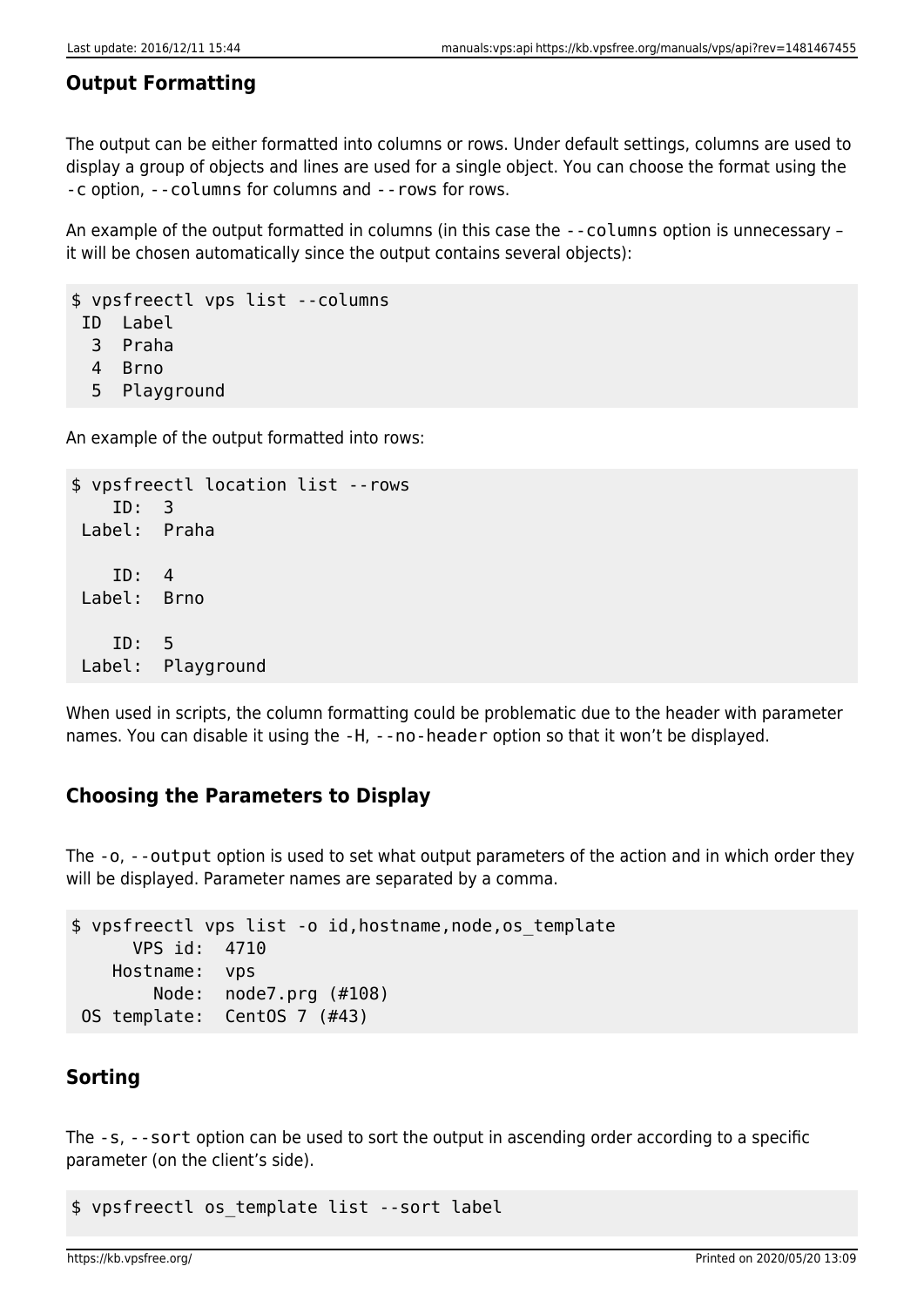| ID | Label                | Info                     | Supported    |
|----|----------------------|--------------------------|--------------|
| 42 | Arch Linux [TEST]    | $\overline{\phantom{a}}$ | 0            |
| 24 | CentOS <sub>6</sub>  |                          | 1            |
| 43 | CentOS 7             |                          | 1            |
| 20 | Debian 6             |                          | $\mathbf{1}$ |
| 31 | Debian 7             |                          | $\mathbf{1}$ |
| 38 | Debian 7 [TEST]      |                          | $\Theta$     |
| 46 | Debian 8             |                          | 1            |
| 33 | Fedora 20            |                          | $\mathbf{1}$ |
| 40 | Fedora 22            |                          | 1            |
| 14 | Gentoo 13.0          |                          | 1            |
| 37 | Gentoo [TEST]        |                          | $\Theta$     |
| 32 | OpenSUSE 12.3        |                          | 1            |
| 26 | Scientific Linux 6.6 | $\blacksquare$           | 1            |
| 45 | Scientific Linux 7   |                          | $\Theta$     |
| 30 | Ubuntu 12.04         |                          | 1            |
| 35 | Ubuntu 14.04         |                          | $\mathbf{1}$ |
| 39 | Ubuntu 14.04 [TEST]  | $\blacksquare$           | $\Theta$     |
| 47 | openSUSE 13.2 [TEST] | $\qquad \qquad -$        | 0            |
|    |                      |                          |              |

### **Date and Time Format**

The client includes several options that are used to choose the date and time format if an action returns a parameter of the type Datetime.

- $\bullet$  --utc
- --localtime
- --timestamp
- --date-format FORMAT format according to [Time#strftime](http://ruby-doc.org/core-2.3.0/Time.html#method-i-strftime)

## **Updates**

In order to make use of new features, the client needs to be updated from time to time. This is done using the following command:

```
$ gem update vpsfree-client
```
Then you can remove the old version:

```
$ gem cleanup vpsfree-client
```
This command only removes the old versions of the vpsfree-client gem, but its dependencies remain. In order to remove all old gems, use the following command:

\$ gem cleanup -n # prints which gems would be deleted \$ gem cleanup # deletes the gems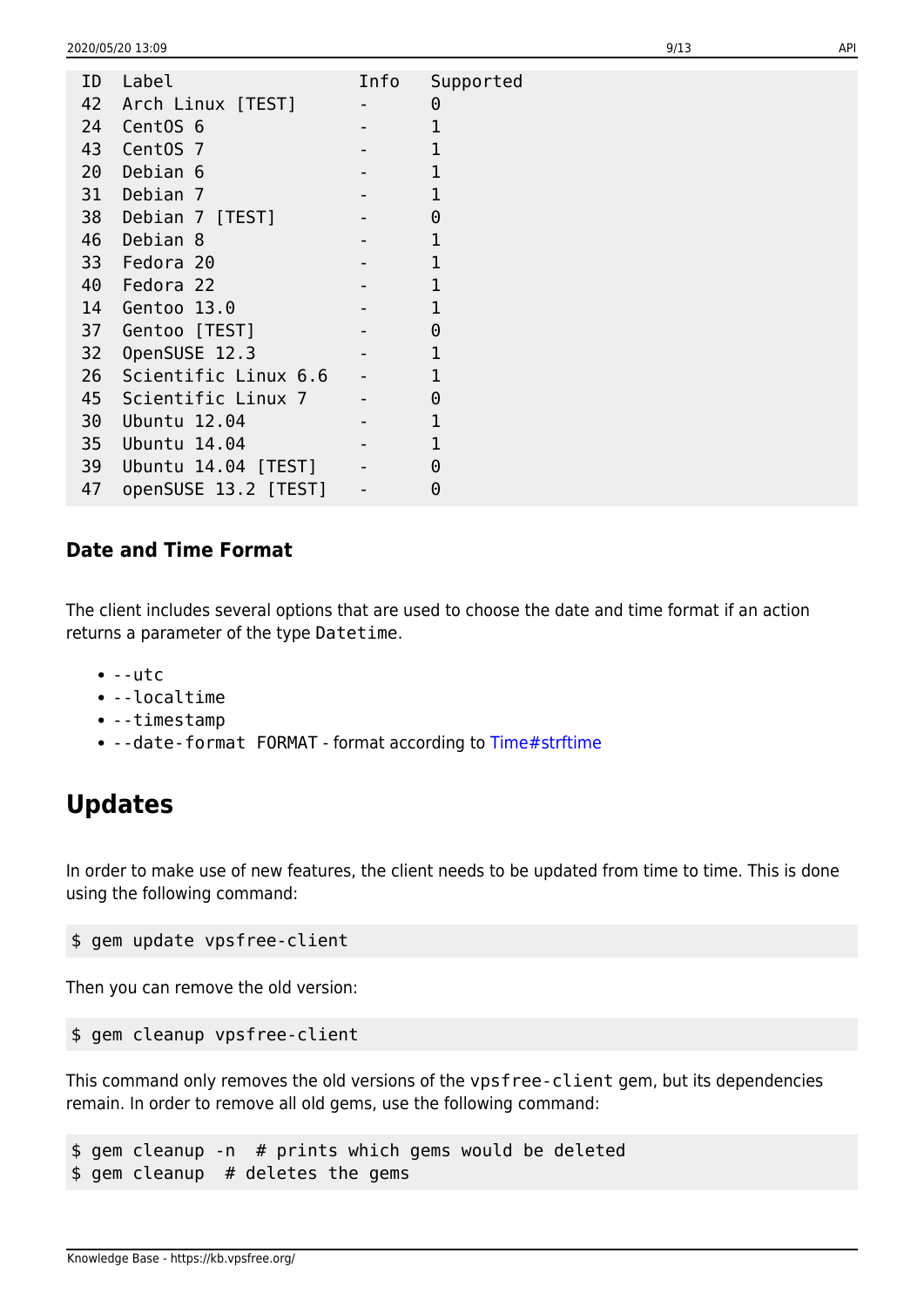## **File system**

haveapi-fs is a file system based on FUSE, i.e. it makes it possible to mount the API as a file system from userspace. Objects, actions and their parameters can be browsed like folders and files in any program. The file system is installed the same way as a CLI, it just has a different name:

```
$ gem install haveapi-fs
```
## **Usage**

The usage of haveapi-fs is described in detail in [README.md](https://github.com/vpsfreecz/haveapi-fs#usage). This is just a brief description.

```
$ haveapi-fs https://api.vpsfree.cz /mnt/api.vpsfree.cz
Username: mylogin
Password:
$ cd /mnt/api.vpsfree.cz
$ \;ls \; -1auth token
cluster
cluster_resource
dataset
dataset plan
dns resolver
environment
help.html
help.man
help.md
help.txt
ip_address
language
location
mail_template
migration_plan
node
object_history
os_template
snapshot_download
transaction
transaction_chain
user
user_session
vps
vps_config
```
Each folder contains the files help. {html,txt,md,man}, which describe what the current folder contains.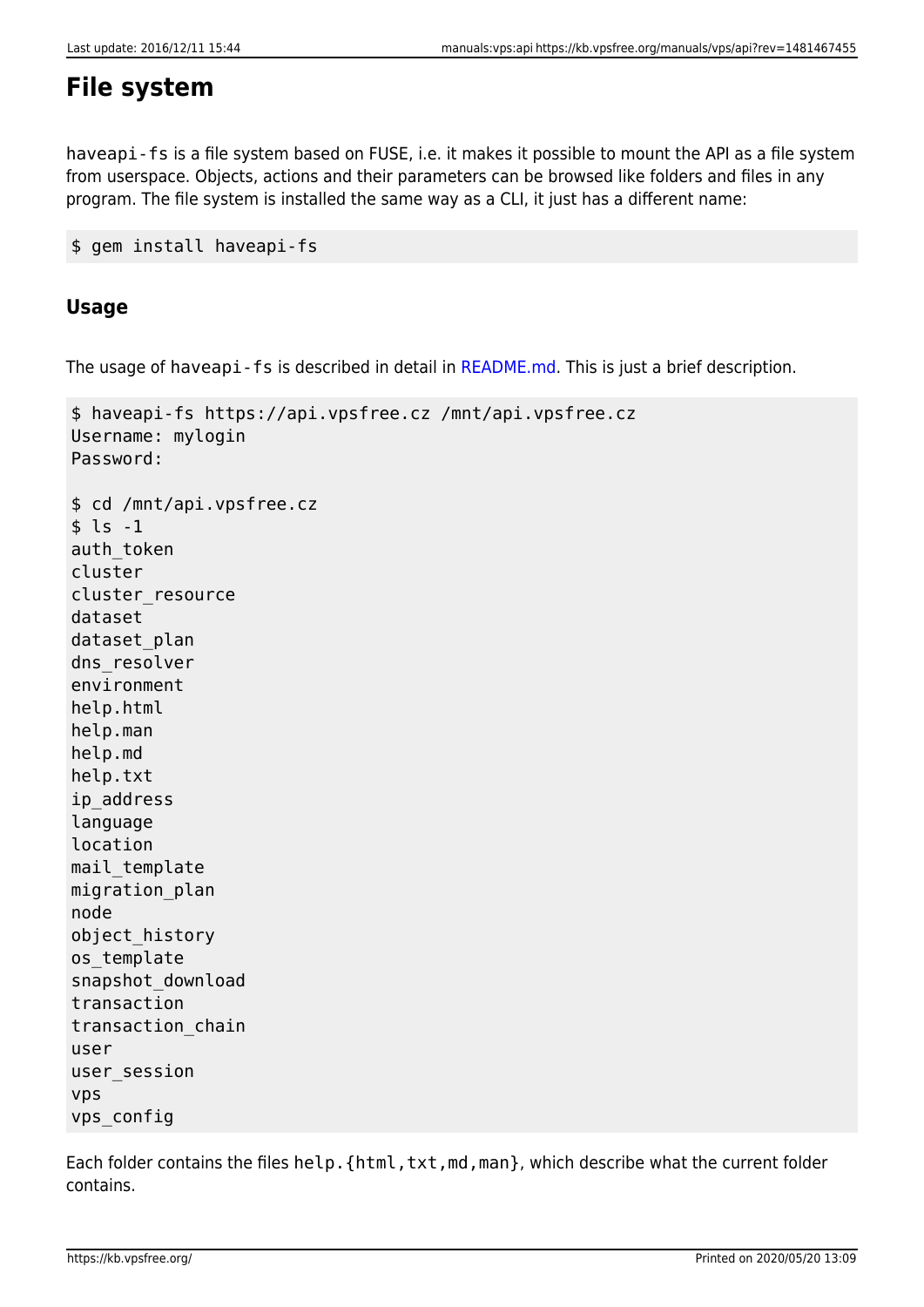```
$ cat vps/5685/hostname
my-vps
$ echo better-hostname > vps/5685/hostname
$echo 1 > vps/5685/save$ cat vps/5685/actions/update/status
1
$ cat vps/5685/hostname
better-hostname
```
The example demonstrates that individual object attributes can simply be changed by writing into a file. The save action can be called by writing a one, or it can be run as an executable file.

In order to get clearer creation/modification of objects, you can use the YAML files create.yml or update.yml. These files contain parameters in the form of a hash and after saving and closing the file, the corresponding action is performed.

This way, you can perform any operation in the API.

## **Usage Examples**

The following scripts demonstrate ways you can use the API. These scripts can be run from anywhere – manually, from cron, etc.

Although these examples are still valid, the CLI client already contains [commands](https://kb.vpsfree.org/navody/vps/datasety#stahovani_zaloh) which make downloading backups even easier.

### **Daily Downloads of VPS Backups**

```
#!/usr/bin/env ruby
# Downloading the last (most recent) backup of all VPSs.
require 'vpsfree/client'
api = VpsFree::Client::Client.new
api.authenticate(:token, token: 'PUT YOUR TOKEN HERE')
downloads = []api.dataset.list(role: :hypervisor).each do |ds|
  last snapshot = ds.snapshot.list.last
  dl = api.snapshot_download.create(snapshot: last_snapshot.id)
  unless dl.api response.ok?
    warn "#{ds.name}@#{last_snapshot.created_at}:
#{dl.api_response.message}"
    next
   end
```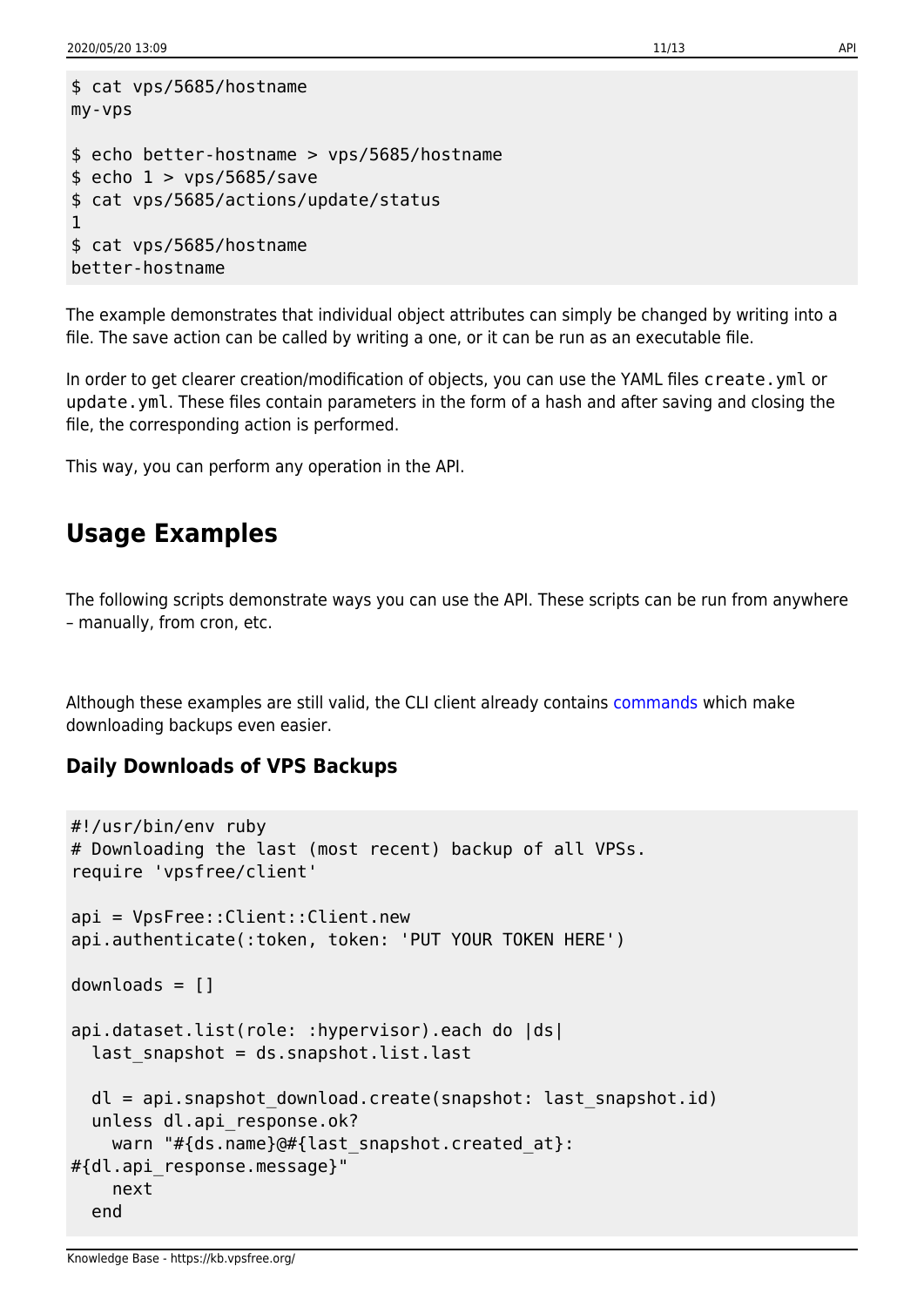```
 downloads << dl.id
end
# vpsAdmin is now creating a tar.gz with the backup and it will take a while
until it can be
# downloaded. There are regular checks for the "ready" parameter for all
archives.
puts "Waiting for the downloads to be ready..."
loop do
   sleep(5*60)
  downloads.delete if do |id|
    dl =api.snapshot download.find(id)
    unless dl.api response.ok?
       warn "Download #{id} has failed"
      next(true) # remove from the list
     end
     if dl.ready
      puts "Downloading \# \{id\} to \# \{dl.file name} (\# \{dl.size / 1024\} GB)"
      \degreewget "#{dl.url}"\degree dl.delete
       true
     else
       false
     end
   end
   break if downloads.empty?
end
puts "Done"
```
## **Daily NAS Backups with a Weekly History**

```
#!/usr/bin/env ruby
# Daily NAS snapshotting with a 7-day history
require 'vpsfree/client'
api = VpsFree::Client::Client.new
api.authenticate(:token, token: 'PUT YOUR TOKEN HERE')
api.dataset.list(role: :primary).each do |ds|
  # Creating a new snapshot
  ds.snapshot.create
  # Naive waiting until the snapshot is created. A different option would be
checking
  # the state of the corresponding transaction chain.
   sleep(10)
  # Deleting older snapshots
```